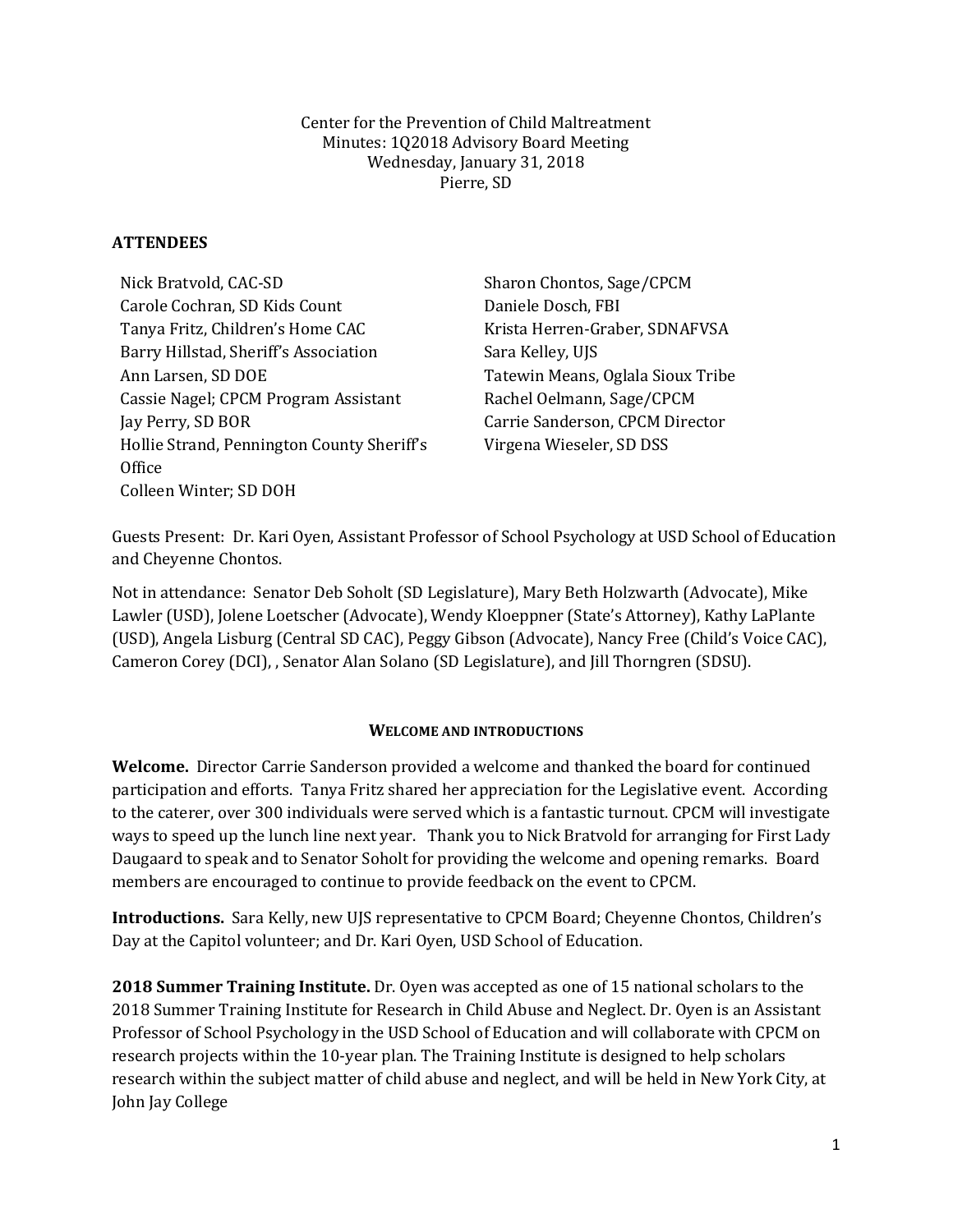### **CPCM ANNUAL REPORT AND UPDATES**

**Annual Report.**Published copies of the Annual Report are available to Board members. Annual reports were distributed to all Legislators during Children's Day at the Capitol. Director Sanderson reminded the Board to take pictures for the 2018 report while working on CPCM related projects.

**Project Management Plan (PMP)**. Director Sanderson led the CPCM PMP update.

# **GOAL A**

Goal A remains the basis for many areas of work within the 10-year plan. CPCM and Kids Count are exploring an MOU to move through work in this area and Goal A will be the base for future grant applications.

# **GOAL B**

**B.2. Pediatric Sexual Assault Kits.** Dr. Free and DOH have a goal to distribute pediatric sexual assault kits in coordination with Child Abuse Awareness Month in April 2018.

**B**.**4-6 SANE Training**. CPCM is partnering with DOH, Child's Voice and the Network for an OVW grant to address the shortage of SANEs in South Dakota. Dr. Haifa AbouSamra, Chair of the USD Nursing Department, was also consulted on how to engage nursing students. If awarded, this grant will bring together the work being attempted by multiple agencies and is an example of how CPCM can help in connecting resources, staff, and funding. Board Members suggested ways to strengthen the SANE Program, including reaching out to Oglala Lakota College Nursing program and including the BIA in discussions.

# **GOAL C**

**C.1 Curriculum and Training Standards**. CPCM and Board of Regents representatives have entered successful conversations regarding regental curriculum. Stakeholders and Advisory Board members proposed the curriculum to be initiated state-wide.

**C.7 Legislative Participation.** Director Sanderson expressed her appreciation to Dr. Perry and others who supported efforts to get her a blue badge. A full legislative update will be provided further down the agenda.

# **GOAL D**

**D.1 – D7. Multidisciplinary Teams.** Nick Bratvold with CACSD is drafting a research policy paper that outlines the need to develop CAC-led MDTs in South Dakota. The research paper will be the base for developing recommendations for expanding MDTs across SD, including the development of an MDT manual. CPCM is assisting the Watertown area REACH Team with grant applications. Virgena Wieseler announced that the REACH Team, which opened to the public on August 22, 2017, has served over 100 kids in 17 days of clinic.

**D.3, D.4, D.9 – Training.** CIP and CPCM are helping to plan a continuing education event in April with the CLE Committee of the State Bar. The training is designed for attorneys and will focus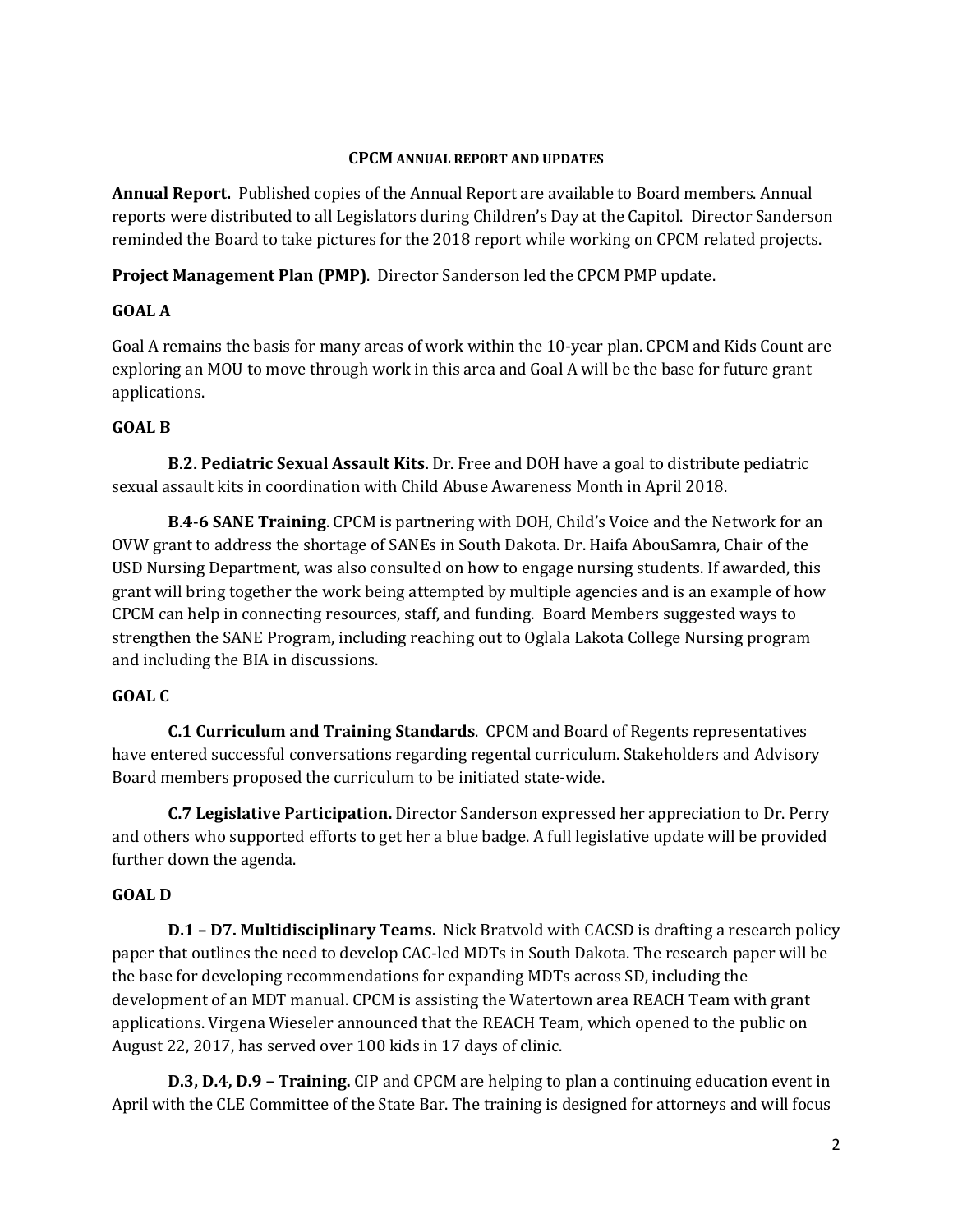on best practices for attorneys representing parents and children in abuse and neglect cases. Amanda Liebl (REACH Team member) and Virgena Wieseler will present at the training. Tatewin Means discussed options for recording training events to provide opportunities to view the training for officers who cannot attend training in person. Sharon Chontos will address this subject more indepth when discussing the Fall Conference planning.

## **GOAL E**

**E.1 Public Awareness Campaign.** The ENOUGH Abuse campaign is on hold until June 1st to allow CHS and CPCM to focus on The ACE Interface campaign.

## **GOAL F.**

**F.1 CPCM Establishment.** CPCM is working with Sage to negotiate a contract extension. Director Sanderson discussed ways to support the continuation of work with Sage for project management services. The CPCM Newsletter continues to be developed and refined. Board members were asked to continue to share information and notify CPCM about project work completed and any upcoming statewide training/events.

**F.3 Tribal Outreach.** CPCM was awarded a Community Innovation Grant that will provide \$10,000 in funding to drive collaboration with Tribal leaders. CPCM has spoken to the State Tribal Committee and asked for assistance in opening doors to tribal leaders. A committee has been organized to discuss the use of this funding and to develop a strategic plan for completing the objectives. Tatewin Mean explained the conversation so far has focused on the approach to reaching out to the nine Tribal nations. She stressed the importance of being cognizant and respectful of cultural protocols

Sheriff Hillestad offered to facilitate a meeting between Director Sanderson and Lorraine Rouseau, Child Protection Program Manager for Sisseton Wahpeton Oyate.

#### **Legislative Session**

Director Sanderson presented the Week 3 Legislative Update. *See Legislative Updates.* 

House Bills 1160, 1162 & 1174 were discussed as a group. Director Sanderson presented the board with a draft amendment to HB 1174. The amendment was written after consultation with the CACs across the state. Representative Mickelson will offer the amendment. CPCM will oppose the bill without the amendment. With the amendment, CPCM will be neutral on the bill. Daniele Dosch suggested that victims' rights should be a part of CPCMs wheelhouse once we are more established as a group. Director Sanderson will continue to track victims' rights issues for 2018. Sheriff Hillestad offered that a neutral position is typically preferred and political collateral should be used wisely and sparingly.

House Bill 1228 creates a crime of aggravated child rape and a mandatory minimum sentence of life in prison. Krista Herren-Graber stated a fiscal note was requested for the bill.

Advisory Board members discussed Senate Bill 105, sponsored by Senator Soholt, allows drug testing during the first 28 days after birth, under certain circumstances. NICU nurses are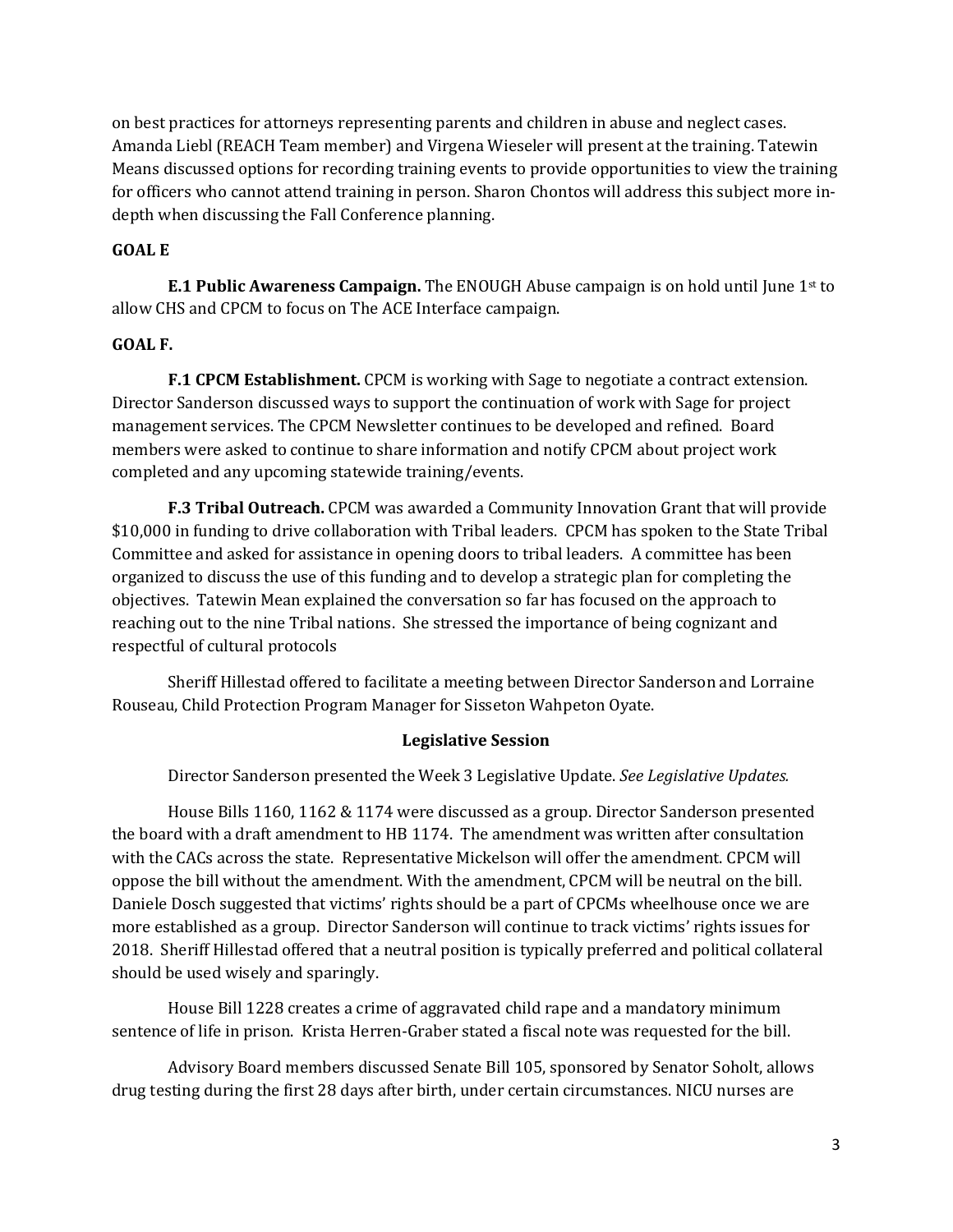struggling to treat drug-affected infants when it is unknown what substance was used by the mother. Tatewin Means expressed some concerns about the language in the bill and whether it was objective enough to protect against implicit bias and how jurisdiction would be determined. Virgena Wieseler explained that mother's residence would determine jurisdiction. Director Sanderson will not offer an opinion unless the board recommended that CPCM take a position on this bill.

Director Sanderson outlined the legislative process going forward, explaining that the Board should be prepared to have an initial conversation regarding potential legislation in April for the following year. At the August meeting a fairly set package of proposals should ready for vote and by November, lobbying plans will be established.

#### **Bylaws – Advocate Positions**

Director Sanderson presented Bylaws for final approval. Advocate positions are available for election in April, and Bylaws should be solidified by this time. Extensive discussion occurred on listing of representative agencies within the bylaws. A draft Advocate Application Form was presented. Director Sanderson proposed that a nomination committee would review the applications received and present their findings and recommendations at the April board meeting prior to a vote. The application will be available on the CPCM website. Term limits were discussed. Nick Bratvold suggested there be no term limits for named members (DOE, DOH, DSS etc) but retain term limits for non-named members. Hollie suggested that someone should always be on the board to represent Internet Crimes Against Children (ICAC). Tatewin Means suggested that Tribal representative be nominated by a Tribal Liaison Committee. A vote on the Bylaws was tabled in order for CPCM to redraft sections within the bylaws to include discussed changes. The Advisory Board members agreed to vote on bylaws via email vote.

#### **ACE Interface Update**

Cassie Nagel and Tanya Fritz presented on the two day Train-the-Trainer event for the ACE Interface Program, held in Rapid City, SD on January 24-25, 2018. Collaboration between CPCM, CHS and representative from DOH and DSS was imperative to get this work done within tight time constraints. Cassie Nagel highlighted the collaborative planning processes and the role of CPCM in supporting CHS as the program administrator. Tanya Fritz presented on the program and training process in addition to the next steps and ongoing coordination required. In particular, it is important that we continue to look for additional funding opportunities to support the trainers as the go into communities to present this program.

#### **Fall 2018 Conference**

Sharon Chontos discussed the planning process for the  $18<sup>th</sup>$  Annual Community Response to Child Abuse Conference. CPCM, UJS and Child's Voice are partnering to host the state-wide conference, with the theme of *Building Trauma Informed Communities*. Key note speakers will be Jim Tanner and Olga Trujillo and breakout sessions are available in tracks for different sectors of service providers. Sanford is arranging all CEUs for health care workers. CPCM is researching an application for tracking attendance for CEU purposes.